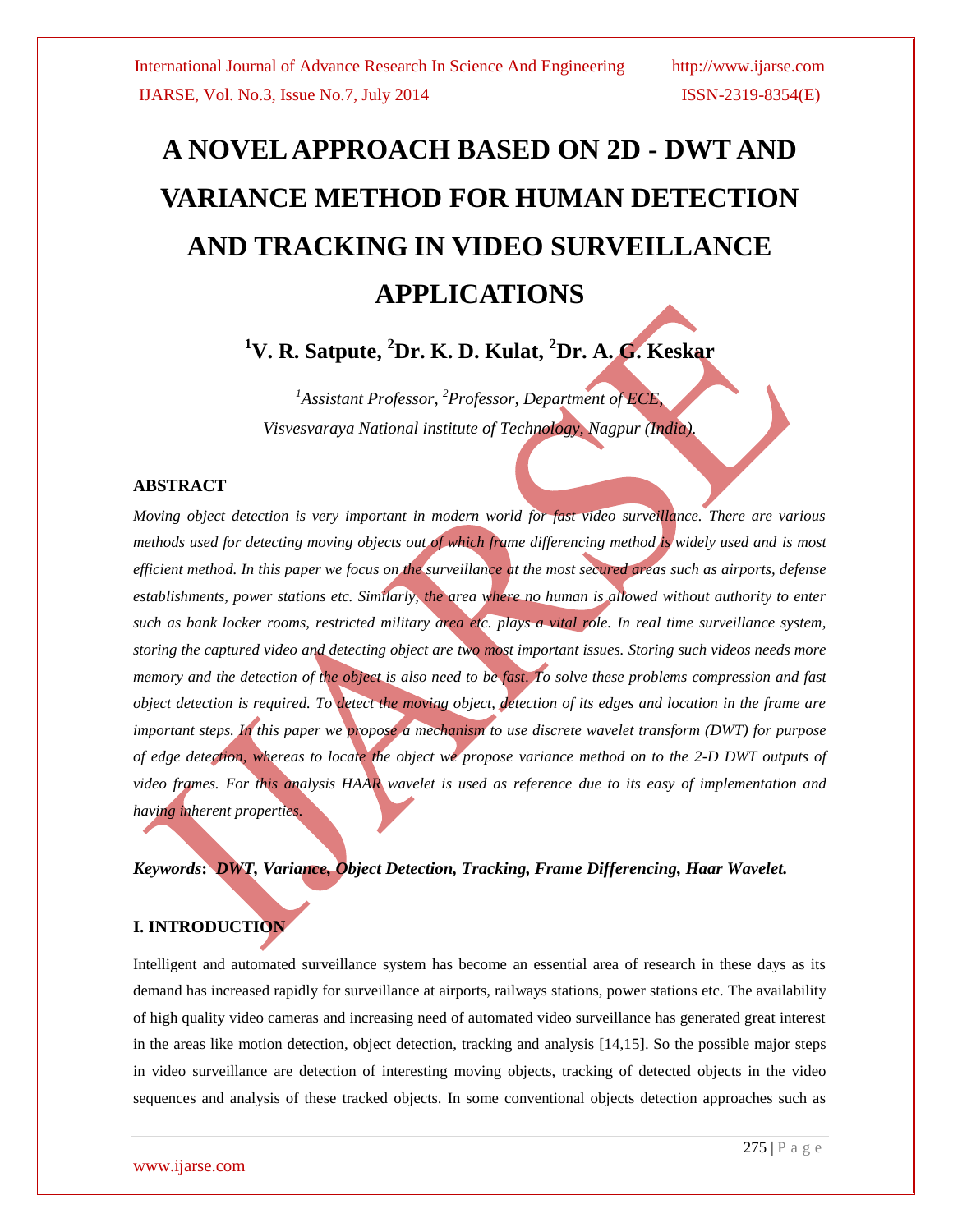optical flow algorithm or statistical algorithm, computational complexity and the time are very high which is not suitable for live video surveillance applications. So the frame differencing algorithm or background subtraction algorithms are much suitable for such a kind of application. Background subtraction technique is a most suitable choice to detect stationary foreground objects as it works good when camera is stationary as well as change in ambient lighting is also very gradual. Hence it is a most popular technique to separate out foreground i.e. object of interest in video (frames). In video surveillance frame size of the video is maintained higher for the sec of clear visualization of security personal. This requires large amount of storage memory. The major hurdle in video surveillance is resolution of video frames and storage of such videos. As we know that when one goes for more resolution then for storing one need more memory. The next hurdle is the time required for processing for such videos for object detection and tracking. It needs very large time to do such operations. To solve these problems, in this paper, the variance based object detection is proposed and is compared with existing well known mean shift method. Discrete wavelet transform (DWT) is used for solving the problem of edge detection of the object and finally variance based method for the moving object detection and tracking is used. Further some morphological operations are used for filtering out some noises available in the video. Variance method can be used iteratively to get more accuracy.

#### **II. IMAGE DATA AQUISITION**

The input videos are taken in the area where persons are not allowed without prior permission of the concern authority in the thermal power station area. These videos are acquired from static video surveillance camera mounted on wall (about 12 meters above the surface) for surveillance purpose. The camera (Nikon Coolpix s3300) was set on 6.0 mega pixels mode with frame size of 640-by-480 and having automatic gain and exposure control.

## **III. DETECTION FLOW**

In this paper, an algorithm in which at first whole video is applied with Discrete Wavelet Transform (DWT) to the input video. Here we have used only level one DWT. Now except LL part, remaining three parts i.e. LH, HL and HH of the Discrete Wavelet Transform are used for object detection thereof is proposed. The HH, HL and LH parts are nothing but the high pass outputs of the transform are added together which results in a form in which most of the image pixels becomes dark except the object which reduces errors in final detecting process and also reduces processing time. Static background of whole video is subtracted from these resulted frames of whole video. This process is well known as background subtraction. While in this the previous frame is also subtracted from the current frame. This process is called frame differencing. These resulting frames are further binarized. The resulted frames still contain some unwanted noise or pixels other than moving object. These appear because of non standard lighting conditions in the input video. To reduce these noise morphological operations were carried out. The last but most important step to find the exact moving object area in spatial domain is done by calculating variance of these frames. Furthermore one iterative method is used to find centre of the object. After completion of process bounding box is placed around the object which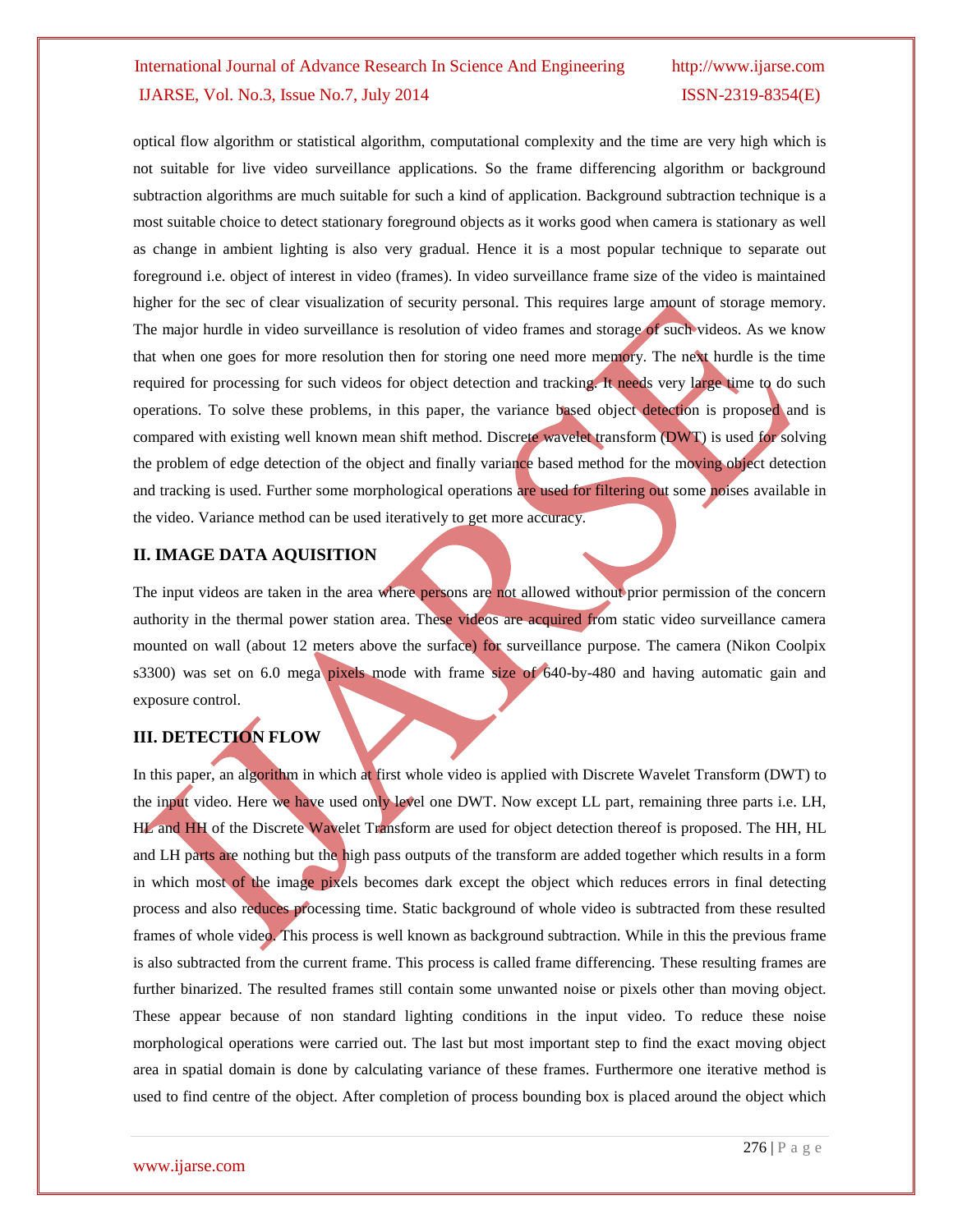indicates the presence of the moving object in the video and helps in tracking it. The above steps are summarized in a flow chart. (Refer figure  $-1$ ).



**Fig1. Flow Chart of Algorithm.**

#### **IV. DISCRETE WAVELET TRANSFORM**

Discrete wavelet transform (DWT) transforms discrete time signal to a discrete wavelet representation. It converts an input series  $X_0, X_1,... X_m$  into one high pass wavelet coefficient series and one low pass coefficient series<sup>[3]</sup>. This can be represented by

$$
Hi = \sum_{m=0}^{k-1} X(2i-m).Sm(z)
$$
 (1)

$$
Li = \sum_{m=0}^{k-1} X(2i-m), tm(z)
$$
 (2)

Where  $S_m(Z)$  and  $T_m(Z)$  are called wavelet filters, k is length of the filter, and i=0,...,[n/2]-1.[3] Practically on any image in spatial domain discrete wavelet transform is applied in two direction  $1<sup>st</sup>$  level 2-D DWT, results in four parts called LL, LH, HL & HH [9]. Finally input image is decomposed into four components as shown as in fig 2. Then LL part can be used for further decomposing or higher level of 2D-DWT. The result of 2D DWT on one of the frame taken from video database is shown in figure 3.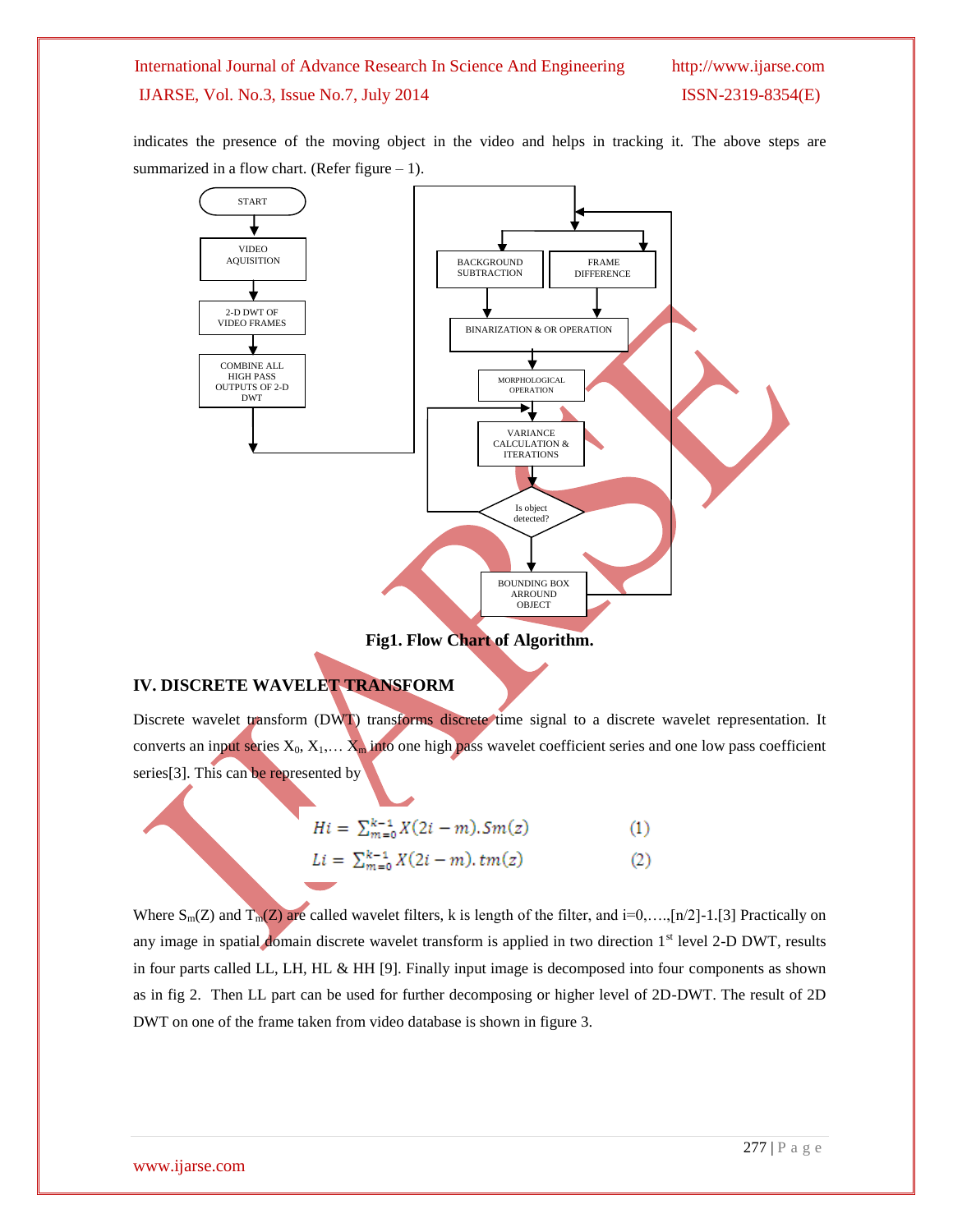(3)



**Fig. 2 Application of Discrete wavelet transform process for an image**

High pass components i.e. LH, HL, HH are spatially added together forming a sub frame for object detection process. It is nothing but the sudden change in the intensity hence treated as edges of various objects present in the original frame, which can work similar to image segmentation [12]. For equation (3) i=1 to m/4 and j=1 to n/4.

$$
Sub-frame(i,j) = LH(i,j) + HL(i,j) + HH(i,j)
$$



**Fig. 3 (a) original frame (b) result of 2-D DWT of original frame.**



**Fig. 4 (a)HL (b)LH (c)HH components (d)combination of a, b and c.**

Figure 4 (a), (b) & (c) are LH, HL and HH parts of the frame referred in the figure 3, while figure 4(d) shows the result of combination of these parts. In this, the area or the edges of the input frame are present because as LH,HL and HH parts itself contains the pixels of the frame input frame which are passed from high pass filters which gives edge intensities.

#### **V. BACKGROUND SUBSTRACTION AND FRAME DIFFERNECING**

These are the two methods widely used in object detection mechanism. When the camera position is said to be steady and no object is moving then the frame is treated as reference or background frame. This frame is subtracted from each one of frames in the video to get unwanted objects or the objects other than available in the reference frame [2] [4]. This method is vastly used when steady objects are to be detected and is called as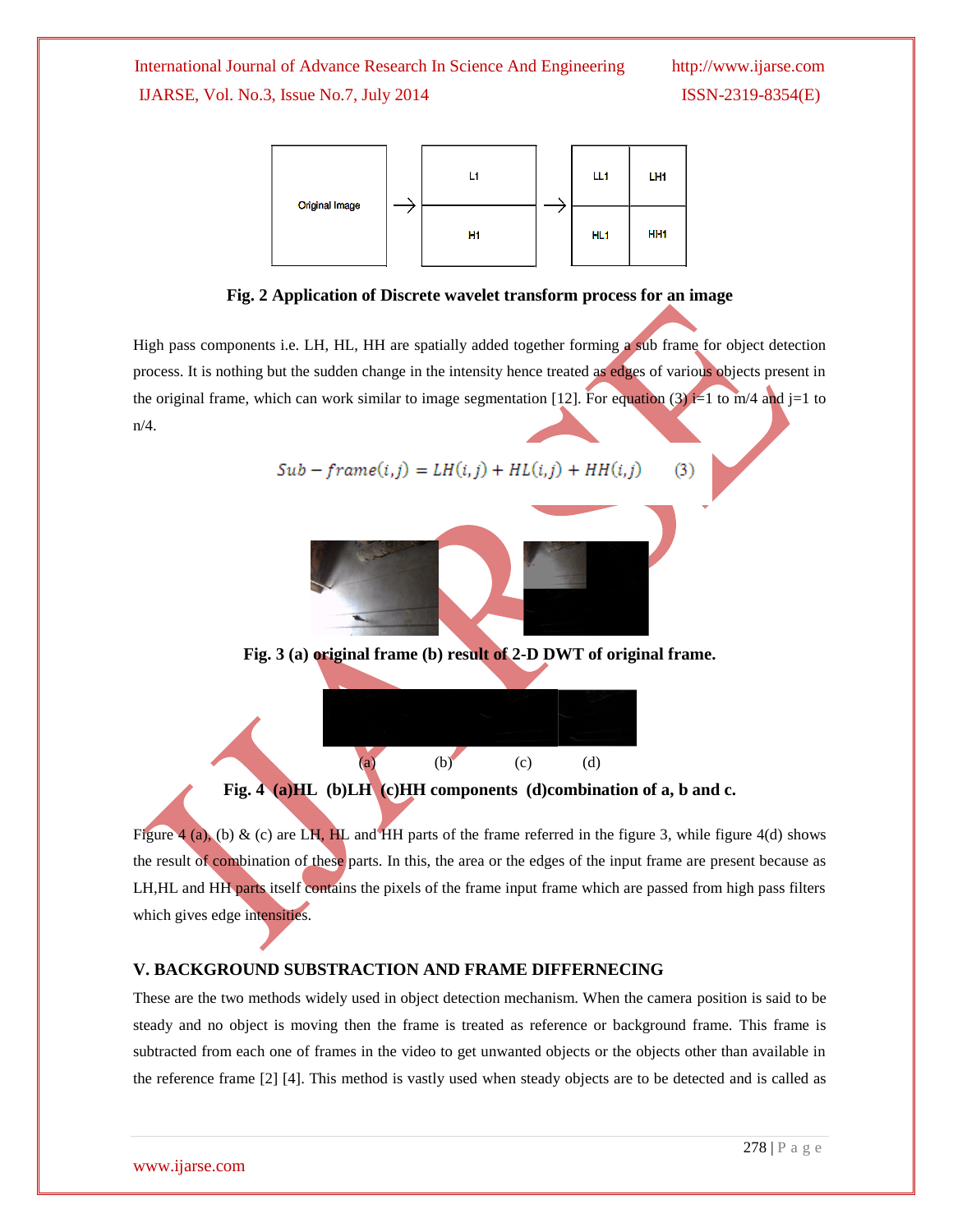background subtraction (BS). On the other hand each frame is subtracted from its successive frame is called as frame differencing (FD). Object pixels which are moving are detected in this method.

$$
{BS(i,j)}_k = {F(i,j)}_k - {F(i,j)}_{k=0}
$$
 (4)  

$$
{FD(i,j)}_k = {F(i,j)}_k - {F(i,j)}_{k-1}
$$
 (5)

Where  $i = 1, \ldots, m$  and  $j = 1, \ldots, n$ ,  $k = 1, 2, \ldots, p$ ; p is number of frames in the video



#### **VI. BINARIZATION (THRESHOLDING)**

Binarization is the process in which the gray scale frame is converted into black and white form. i.e. gray scale image consists of 256 levels of intensities which are converted into equivalent 2 intensities, either dark or white. This conversion is done by taking one threshold level of the gray scale levels of image. If pixel intensity is above the threshold value then pixel value becomes 1 or white and if pixel value is less than threshold value then pixel is converted into dark or black i.e. 0. Selection of threshold value for binarization is very crucial process in image processing field. Value of the threshold may change from frame to frame. This occurs because average frame intensities changes frame to frame. It can affect detection process also. Hence threshold is calculated for each frame of resultant. To calculate global threshold for the particular resultant frame some parameters are calculated like mean and standard deviation. [1]

$$
u = \frac{1}{r * c} \sum_{i=1}^{r} \sum_{j=1}^{c} FD(i,j), \tag{6}
$$

$$
\sigma = \sqrt{\frac{1}{r_{*c}} \sum_{i=1}^{r} \sum_{j=1}^{c} (FD(i,j) - u)^2}
$$
(7)

$$
T = 0.06 * \sigma \tag{8}
$$

In which FD  $(i, j)$  is difference of pixels  $(i, j)$  between two successive frames, and  $[r, c]$  is size of frames. T is value of threshold used for the current frame only. The binarized form of differenced and background subtracted frames are undergone through OR operation so as to achieve object detection while moving or when objects stops suddenly.

$$
{RV(i,j)}_k = {BS(i,j)}_k OR {FD(i,j)}_k
$$
 (9)

Where RV is resultant video. Figure 6 shows frame from RV corresponding to figure 5.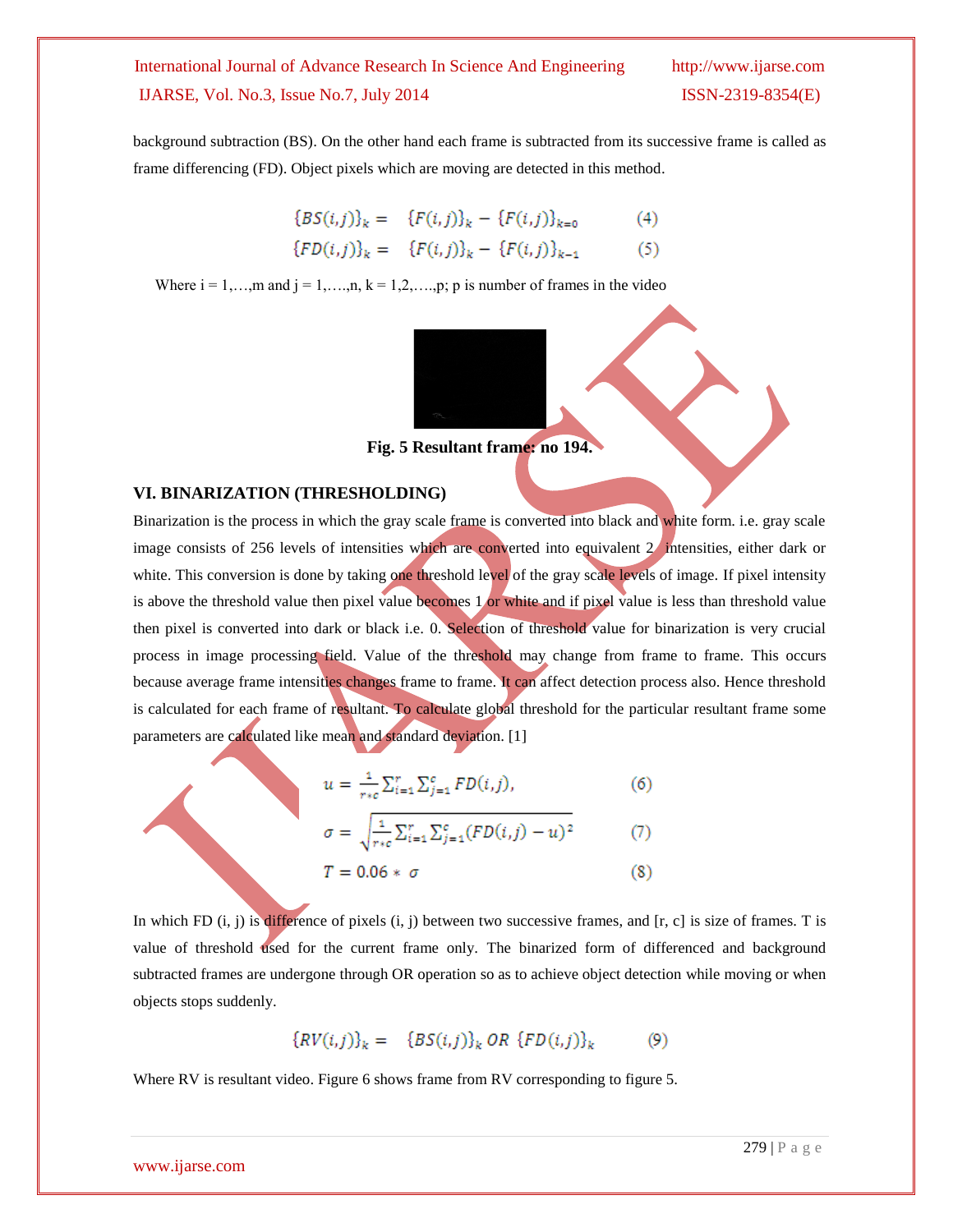



**Fig.6: Binarized frame Fig. 7 Resultant frame after morphological operations.**

#### **VII. MORPHOLOGICAL OPERATIONS**

Morphological operations are used for obtaining noise corrections in the binarized frame. No thresholding method is ideal yet enough which will avoid all noise pixels in binary frame as shown in fig 6. So to eliminate some noise observed in binarized frame opening and closing operations are used [3]. Opening operation removes noise pixels along with it some part of object pixels may also get removed. Hence to retrieve them closing operation is carried out. The resultant frame of figure 6 is shown in figure 7.

#### **VIII. OBJECT DETECTION**

Morphological operations eliminate small holes and fills gaps in object contour. Here we propose new idea of obtaining the object area by calculating variance of rows and columns of the frame [8]. This operation gives us variation in the image intensity i.e. non-zero value of variance at locations where moving object is getting detected. The variance is calculated based on the formula i.e. [10].

$$
\sigma^2 = \frac{1}{n^2} \sum_{k=1}^m \sum_{y=1}^n I_{sub}^2(x, y)
$$
 (10)

Where,  $I_{sub}$  is the sub image under considerations and n is the number of pixels in the sub – image. By taking intersection point of row and column containing maximum variance in the frame a window is formed around it. Size of the window is decided by finding out presiding and succeeding non zero value of variance to the selected row and column. Once again the same process is carried out in the window. New pixel point is obtained. Window is shifted around the new point. This process is carried out till it converges to a point. Finally bounding box is placed around the object to show the location of the object in the input frame for the security personal to get some alert as well as it will be helpful for tracking of the object in the video.

# **IX. EXPERIMENTAL RESULT**

The system has been implemented using MATLAB and tests were executed on an Intel(TM) i3 processor with 2.8GHz clock frequency and 3GB of RAM. The system was tested on various videos downloaded from internet and captured at different places under non-standard conditions. The details about the videos are given in table I. Figure 8 shows moving object detected and framed by a blue square box which will alert the security person about the movement as well as keeps an automatic track of the moving object in the video.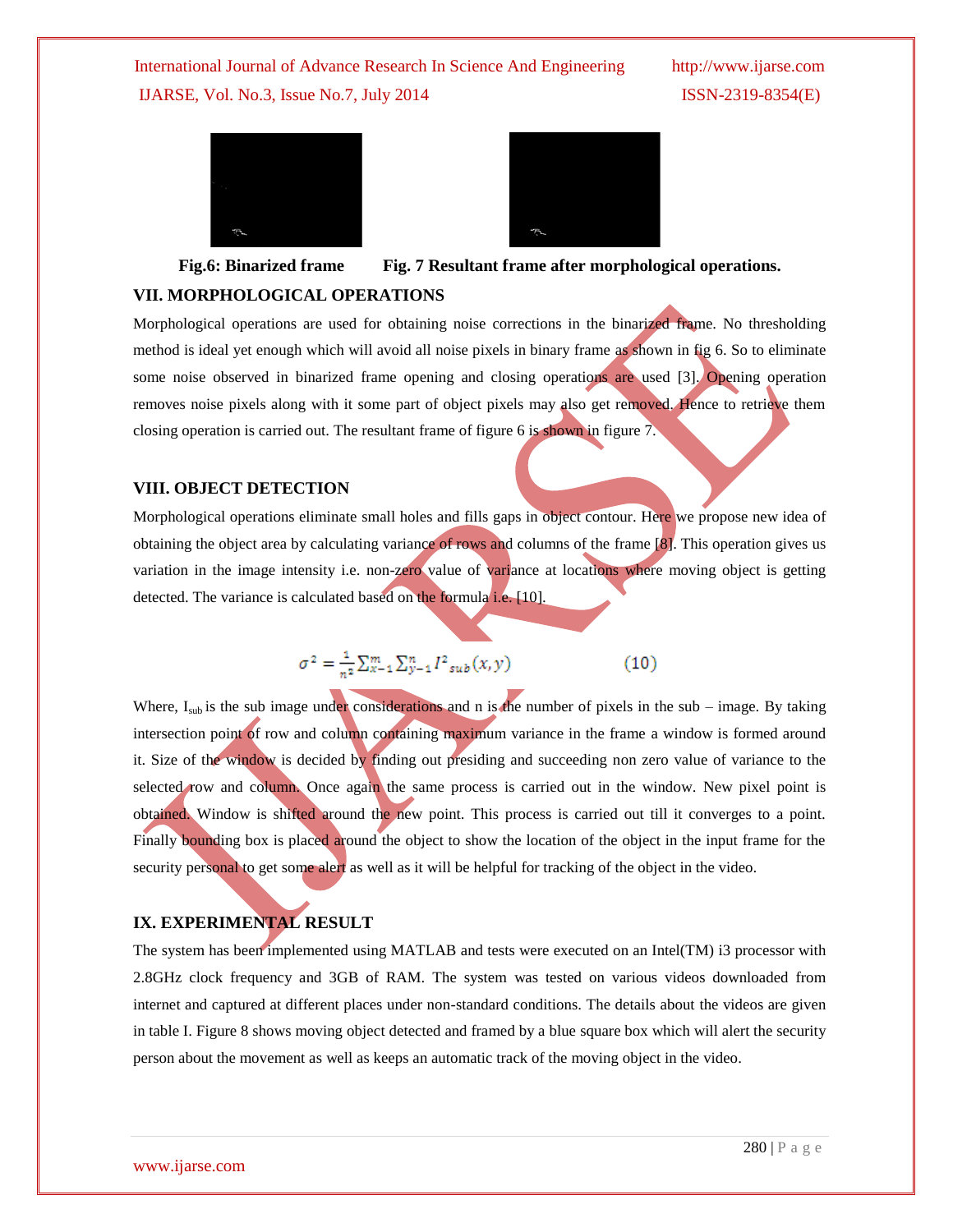#### International Journal of Advance Research In Science And Engineering http://www.ijarse.com

### IJARSE, Vol. No.3, Issue No.7, July 2014 ISSN-2319-8354(E)

|                                  | <b>Frame</b>     | <b>Total</b>  | <b>Duration</b> |
|----------------------------------|------------------|---------------|-----------------|
|                                  | <b>Size</b>      | <b>Frames</b> | (in sec)        |
| menearbfp.avi                    | $480\times 640$  | 543           | 49              |
| Menearbfp1.avi                   | 480×640          | 581           | 51              |
| Magnet.avi                       | $240 \times 320$ | 539           | 41              |
| Turbfloor1.avi                   | $480\times 640$  | 983           | 64              |
| Motinas emilio webcam.avi        | $240 \times 320$ | 448           | 38              |
| Motinas room105 audioviisual.avi | $288 \times 360$ | 1077          | 98              |
| Motinas_room160_audioviisual.avi | 288×360          | 1073          | 102             |
| Walk1.mpg                        | 384×288          | 610           | 24              |
| Walk2.mpg                        | 384×288          | 1054          | 42              |
| Walk3.mpg                        | 384×288          | 1178          | 55              |
| Browse1.mpg                      | 384×288          | 1040          | 41              |
|                                  |                  |               |                 |

#### **TABLE I. VIDEO DETAILS**



# **Fig. 8 Captured moving object (a) 194th frame (b) 300th frame.**

Figure 9(a) shows 240<sup>th</sup> frame of menearbfp1 video taken at the same place which also shows the detected object and a blue colored bounding box around the moving object. Whereas, figure 9(b) 500<sup>th</sup> frame of turbfloor1 video at another location showing the moving object in the green colored bounding box. Figure 10 and 11 shows the frames from the video database selected from [6,7] in which the moving object is also detected. Figure  $13(a)$  and figure  $13(b)$  are the results of the algorithm applied on the video frames of the video database selected from [8].



# **Fig. 9 (a) 240th frame of menearbfp1 video (b) 500th frame of turbfloor video.**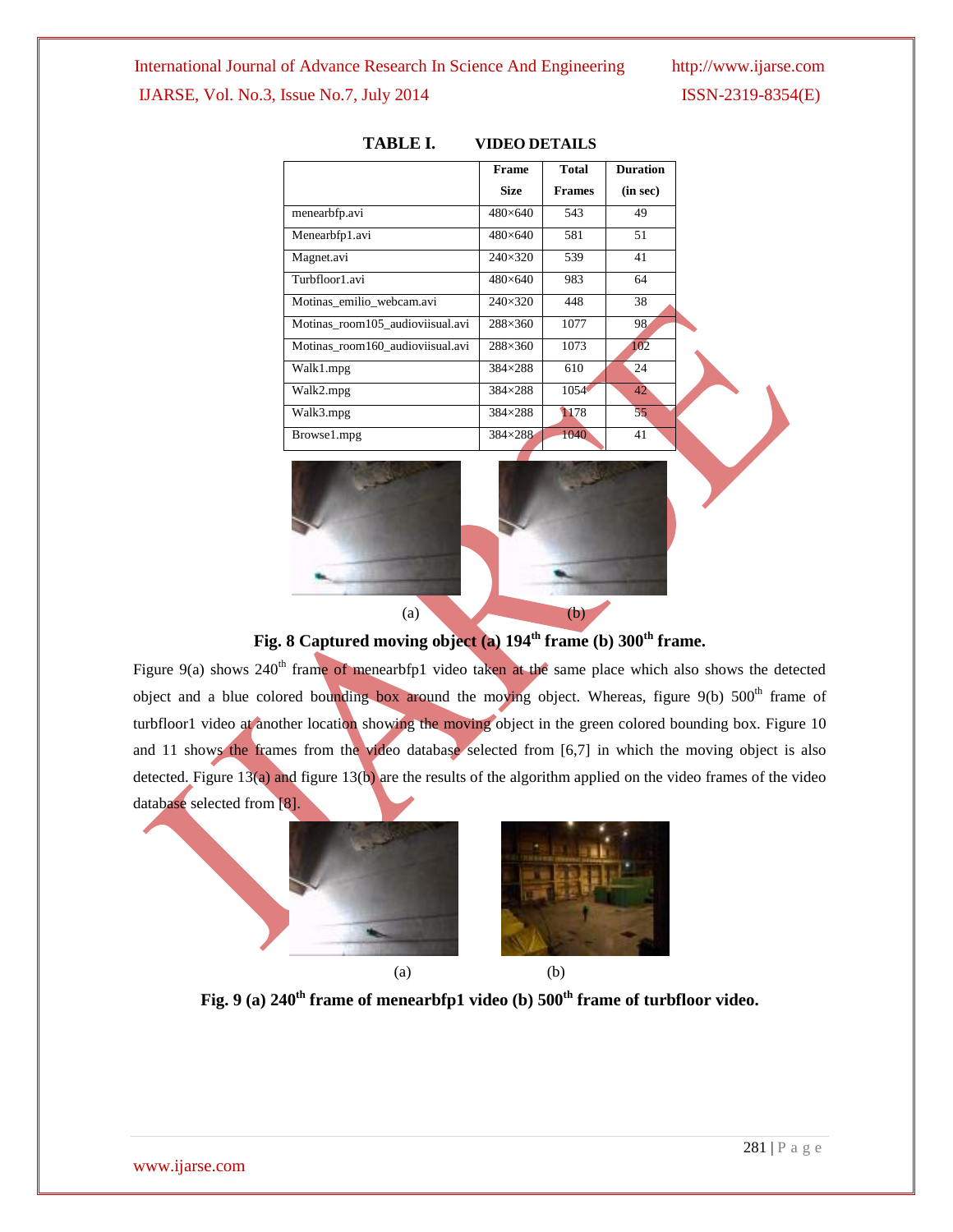



# **Fig. 10 (a) 380th frame of walk1 (b) 360th frame of walk2.**

For the detection of object and to get more denser area of its location there exist a method called mean shift method, which computes centre of mass of the window, whereas in our proposed method we calculate intersection of row and column where the variance is maximum. Table II shows detection statistics along with details of input video which are tested with our algorithm. The analysis includes four cases i.e. true positive (TP), true negative (TN), false positive (FP) and false negative (FN).



**Fig. 11** (a)  $591^{\text{st}}$  **frame of walk3** (b)  $515^{\text{th}}$  **frame of Browse1** 



**Fig. 13 (a) 214th frame & (b) 228nd frame of AVSS London database.**

| Video                           | TP  | FP  | TN       | FN             |
|---------------------------------|-----|-----|----------|----------------|
| menearbfp.avi                   | 446 | 97  | $\Omega$ | $\theta$       |
| Menearbfp1.avi                  | 509 | 72  | $\Omega$ | $\theta$       |
| Magnet.avi                      | 426 | 111 | $\Omega$ | $\overline{c}$ |
| Turbfloor1.avi                  | 598 | 369 | 12.      | 4              |
| Motinas emilio webcam.avi       | 220 | 167 |          | $\overline{4}$ |
| Motinas_room105_audiovisual.avi | 622 | 423 | 15       | 17             |
| Walk1.mpg                       | 377 | 198 | 14       | 21             |
| Walk2.mpg                       | 539 | 455 | 39       | 21             |

### **TABLE II. RESULTS FOR CORRESPONDING VIDEOS**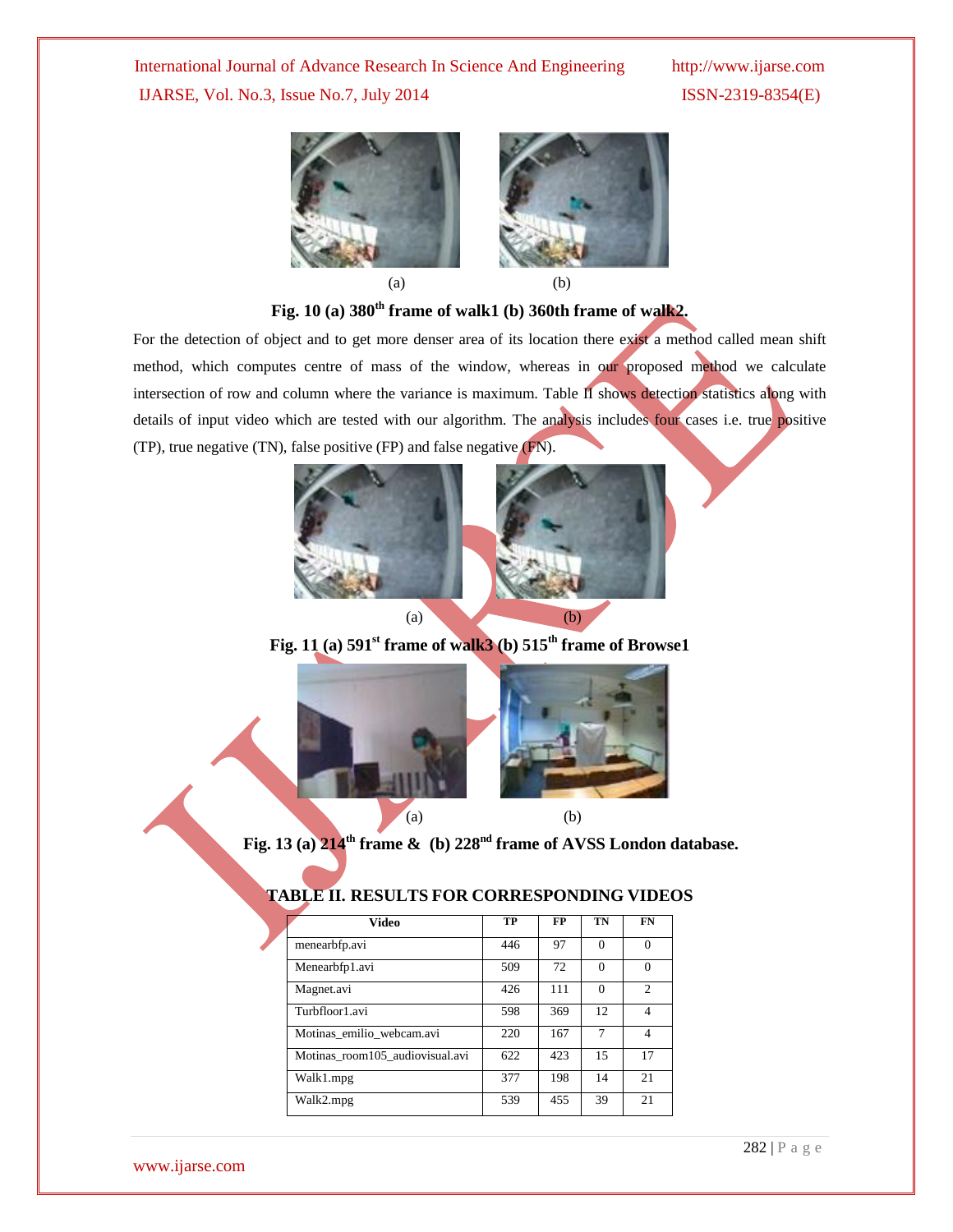| Walk3.mpg   | 698  | 464  |     |    |
|-------------|------|------|-----|----|
| Browse1.mpg | 584  | 397  | 36  | 23 |
| Total       | 5019 | 2753 | 135 | 96 |

Chart 1 shows percentagewise detection data of above videos using the proposed approach. True positive indicates that object is present in the frame and it is detected, false positive indicates that object is not present in the frame and not detected whereas true negative shows that object is present in the frame but not detected and false negative indicates that object is present but still detected. Further we compared our work with the work previously done by using mean shift method. The statistics of the comparison which includes computation time. When the videos are fed to algorithms in offline object detection method are shown in table III. Table III shows comparison of proposed method with well known mean shift method on basis of computation time required to detect the objects for entire video sequences the video datasets [12] [13].

#### **TABLE III. COMPUTATIONAL TIME REQUIRED (IN SECONDS)**

| Video                            | <b>Mean Shift Method</b> | <b>Variance Method</b> |
|----------------------------------|--------------------------|------------------------|
| menearbfp.avi                    | 32.223188                | 19.460825              |
| Menearbfp1.avi                   | 30.773116                | 19.809639              |
| Magnet.avi                       | 15.492027                | 7.307792               |
| Turbfloor1.avi                   | 224,56335                | 154.97628              |
| Motinas_emilio_webcam.avi        | 9.418403                 | 6.421233               |
| Motinas room105 audioviisual.avi | 22.849072                | 17.104224              |
| Motinas room160_audioviisual.avi | 28.623408                | 18.016701              |



#### **Chart I: Detection Rate**

#### **X. CONCLUSION**

The proposed algorithm is tested on different videos, From the table II and chart 1 one can conclude that almost 97.11% of total video frames in which proper detection process is carried out successfully. Out of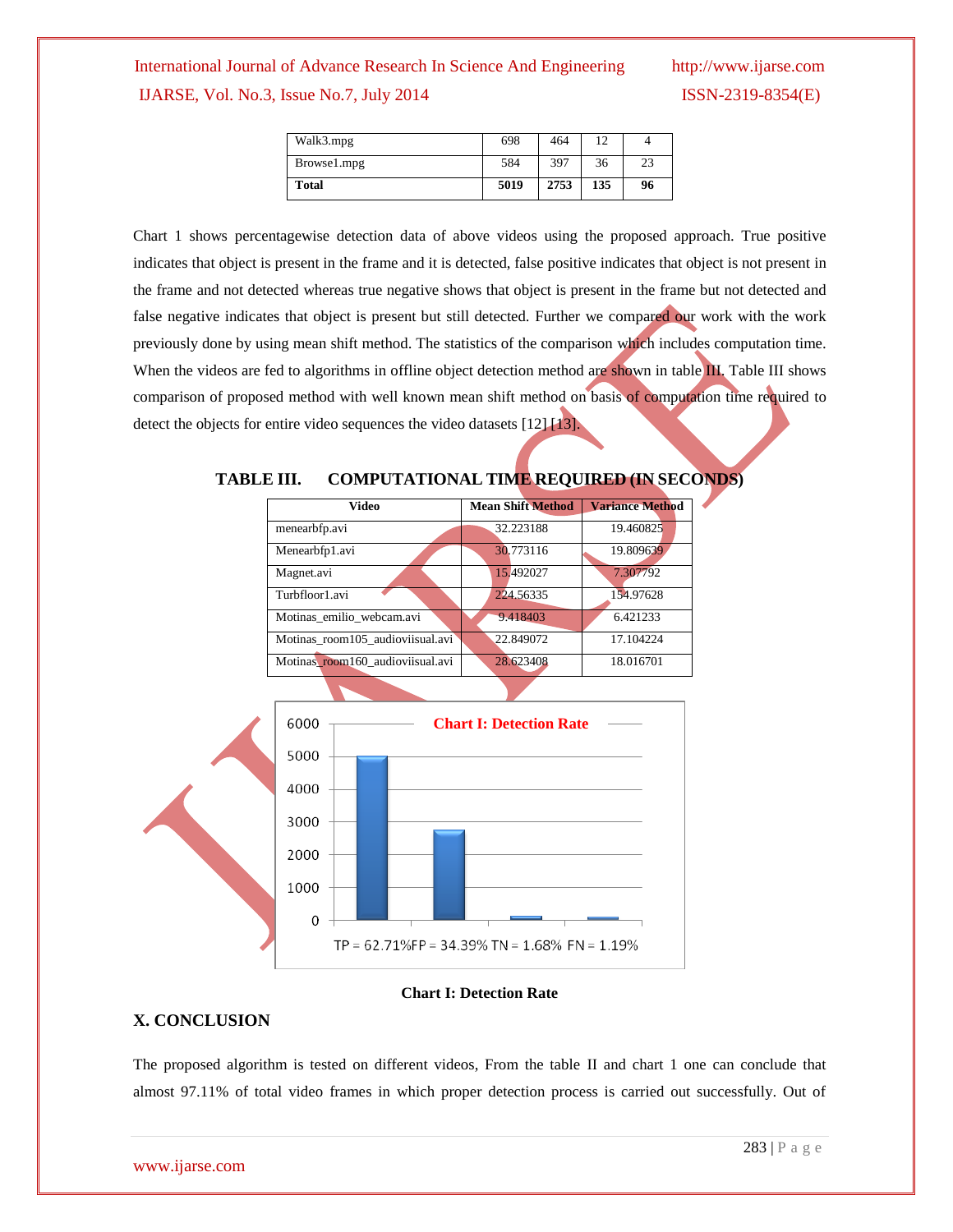which for 62.71% object was present in the frame and got detected with our algorithm, on the other hand for 34.39% object was not present and not detected in the frames. The error part is only 2.88%. Further to conclude that only high pass components of the 2D-DWT outputs are used in this analysis which helps to detect and track the moving objects. As the object moves the edges are created and the details of which are available in the high pass components of the DWT. High pass components of the DWT output are very good edge detectors which comprises very less amount of noise in it. The comparative analysis of the variance based method for object detection and localization with commonly used mean-shift method concludes that, the proposed variance based method is faster when compared to the existing mean shift method and hence the object detection becomes faster.

#### **REFERENCES**

- [1] Xiaoshi Zheng, Yanling Zhao, Na li, Huimin Wu," An Automatic Moving Object Detection Algorithm for Video Surveillance Applic ations", 2009 international Conferences on Embedded Software and Systems978-0-7695- 3678-1/09 © 2009 IEEE.
- [2] Muyun Weng Guoce Huang Xinyu Da," A New Interframe Difference Algorithm for Moving Target Detection", 2010 3rd International Congress on Image and Signal Processing (CISP2010), 978-1-4244- 6516-3/10 ©2010 IEEE.
- [3] Arnab Roy, Sanket Shinde and Kyoung-Don Kang," An Approach for Efficient Real Time Moving Object Detection".
- [4] Rafael C. Gonzalez & Richard E. Woods, "Digital Image Processing" 2<sup>nd</sup> edition, Prentice Hall.
- [5] Anil K. Jain, "Fundamentals-of-Digital-Image-Processing", Prentice Hall.
- [6] For video database: (Database downloaded on 25th December, 2013) Link:http://www.eecs.qmul.ac.uk/ ~andrea/avss2007\_d. html
- [7] For video database: (Database downloaded on 25th December, 2013) Link: http://groups.inf.ed.ac.uk/vision/CAVIAR/CAVIARDATA1/
- [8] Vishal R. Satpute, Kishor D. Kulat, Avinash G. Keskar, "A novel approach based on variance for local feature analysis of facial images", "IEEE-RAICS International Conference on Recent Advances in Intelligent Computational Systems (RAICS) 2011" on 22-24 Sep – 11, pp – 210-215.
- [9] K. Sureshraju, Vishal R. Satpute, Kishor D. Kulat, Avinash G. Keskar, "Image Compression Using Wavelet Transform: Compression Ratio and PSNR Calculations", "National Conference on Computer Science and Informatics – NCCSI'12, Madurai" on  $23-24$  April – 12, pp – 195 -199.
- [10] Vishal R. Satpute, Kishor D. Kulat, Avinash G. Keskar, "Variance Method for Finding Local Feature Points on Facial images", "International Conference on Signal, Image and Video Processing (ICSIVP)2012,IITPatna" on 13-15 Jan – 12, pp – 148 -153.